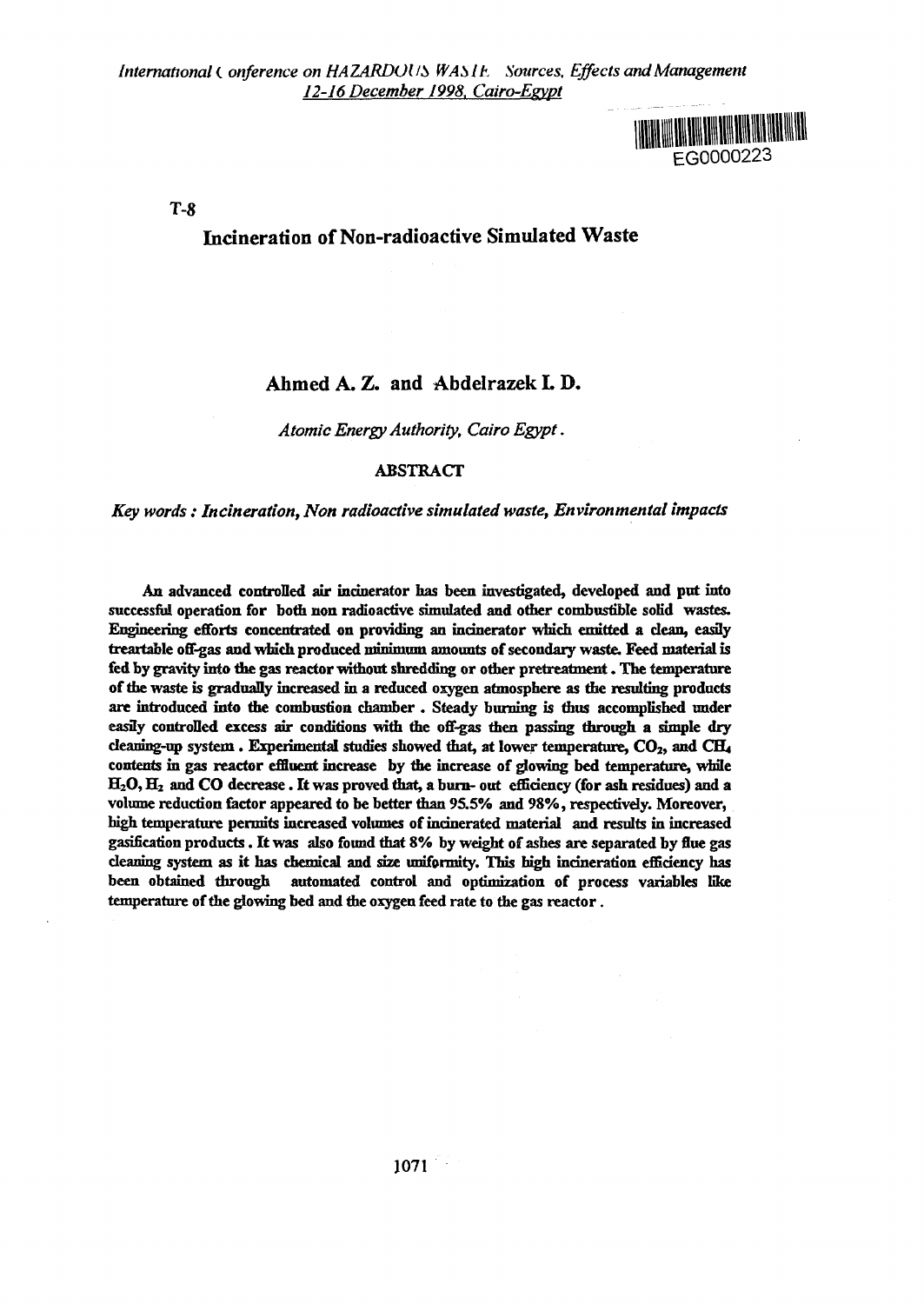#### **INTRODUCTION**

A generator of hazardous contaminated waste has several disposal options. All of which promise to be come increasingly expensive in the future. Long term storage and landfills have inherent liabilities and steady increasing costs, as available sites diminish and regulations drive operating costs. Because of the considerable specific volumes, and other physical and chemical qualities, as well as the contaminated wastes are not appropriate for final disposal, volume reduction using controlled incineration process would be highly desirable, as it is often considered to be ultimate disposal approach to contaminated wastes. The potential advantages of controlled incineration are varied. The primary advantage results from volume reduction of approximately 90%, as incineration is employed to minimize the stored waste volumes, and to convert the largest portion of the contaminated waste into chemically inert form (ash). The produced ash is much easier to be handled and disposed than originally generated waste in nuclear research centers, nuclear facilities, and hospitals as well. In addition to volume reduction, there is also detoxification of contaminated materials, as it can be broken into constituents parts composed mainly of carbon dioxide,  $CO<sub>2</sub>$  and water vapor, H<sub>2</sub>O. Numerous incineration technologies have been developed <sup>(1)</sup> to incinerate a vast array of contaminated wastes. Many of these techniques are employed at general purpose permanent facilities, regional incinerators that serve customers by accepting and destroying any appropriate waste. The thermal treatment of wastes by incineration is a process involving many mechanisms and reaction courses not yet sufficiently investigated<sup>(2)</sup>. In reducing waste volume and destroying potentially contaminated waste, air pollution is an unavoidable by-product. Nearly complete destruction of hazardous constituents by combustion is required, however, the trace quantities of incomplete combustion especially dioxin and furans are not currently regulated by Egypt and many countries. Further high destruction efficiencies require high temperature and increased turbulence. Both of these promote increased oxides of nitrogen, which are acid rain precursors. Oxidation of fuel nitrogen, sulphur and halogens produce additional nitrogen oxides, as well as sulphur oxides, and acid gases. Non combustibles such as trace metals are all potentially emitted with fly ash. With these potential classes of pollutants, trace hazardous organic, acid gases, trace heavy metals, and the fly ash, the air pollution control strategy selected must have the potential for multipollutants control to minimize costly retrofit or upgrading to meet future regulations. A special attention must be given to bag filter and cyclone separator dusts because of their high quantities and contents of heavy metals such as copper, zinc, cadmium, cobalt and other organic pollutants *®\*

#### **Experimental Work and Process Chemistry**

The Low Active Waste mcinerator(LAWI) demonstration facility of the latest design is the research tool available to the Nuclear Research Center (NRC), where scientific investigation of contaminated waste incineration and flue gas cleaning may be conducted . The objective of this investigation work is to develop an ecologically solid waste incineration process combined to the control of problems arising from pollutants present in all streams, and to concentrate pollutants residues from flue gas cleaning to make them suitable for proper disposal<sup>(4)</sup>. Prior to conducting the present investigation several modifications have been recommended and carried out as follows :

- The redesign of the throat of the loading station to allow feeding of two bags together without operation problems.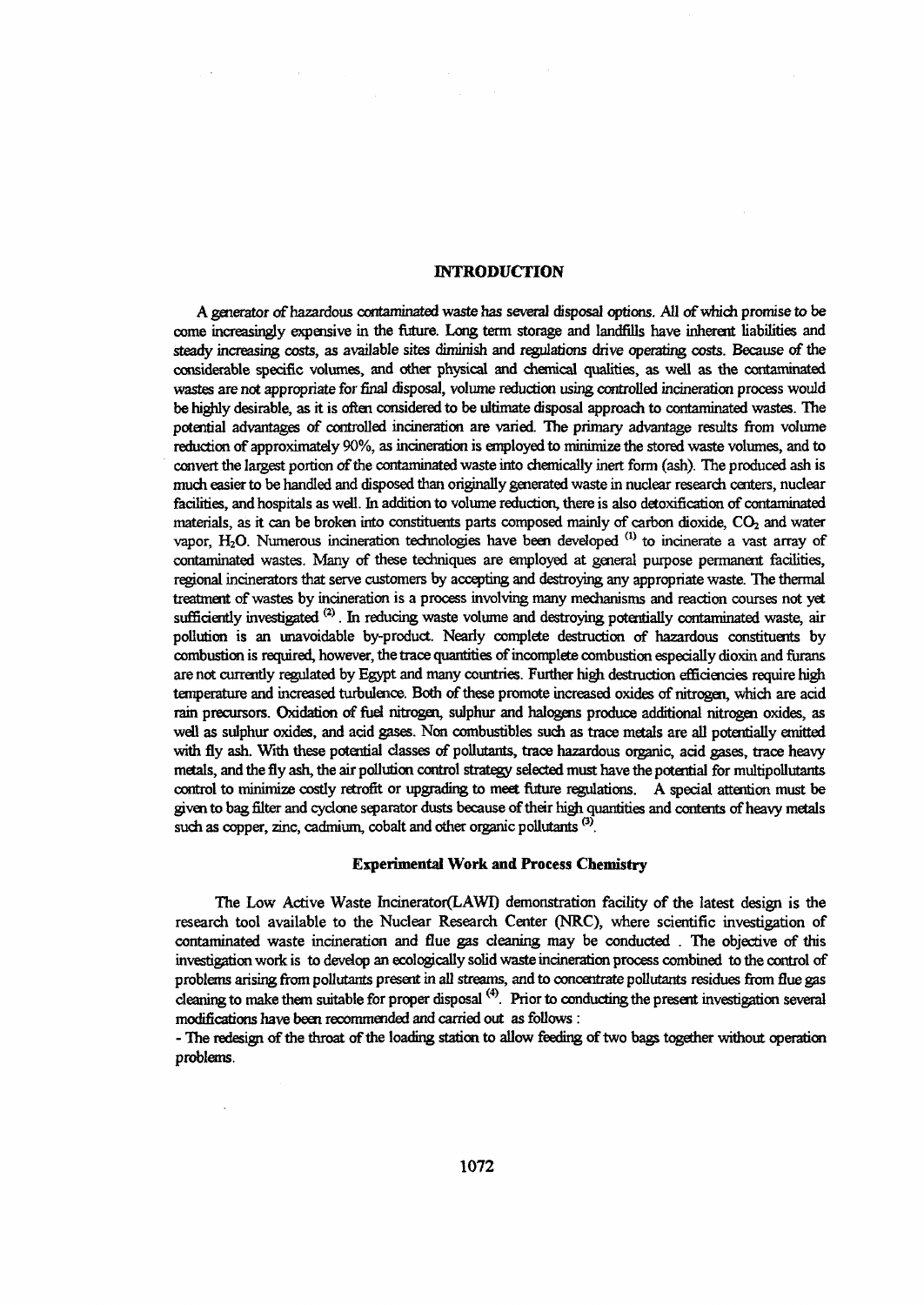- Replacement of the manual flat valve of loading station by motorized valve to improve performance.

- Installation of sampling station for flue gas as recommended by Environment Protection Agency(EPA)

- Replacement of all manual valves by electro-mechanical valves for easy operation

-Installation of pressure transducers for prtot tubes to simplify flow measuring of injected air , gas reactor product gases, and flue gas;

-Modification of basic software of data acquisition system;

-Installation of sampling points of gas reactor product gas and flue gas;

-Installation of temperature controller to control the glowing bed temperature;

-Cancellation of Lamada sensor used to control air feed to the combustion chamber due to created process disturbance.

The incinerator is schematically presented in Fig.( $1$ ). The main parts are:

Glove box and loading station, Gas reactor, Combustion chamber, Air mixing chamber, Cyclone separator, Filter group which includes : Bag filters, and HEPA filters, Valves, fittings, and piping systems, Burner and gas feeding system, Process control and instrumentation, Data acquisition system. To assure a good performance, as well as accurate thermohydraulic data collection, LAWI is equipped with process. control and safety systems. The operating switches and control of various electro mechanical components (valves, burner,, exhaust blower and fresh air blower) are located on the control panel, as the entire installation can be operated and controlled easily by only two employees. Moreover, construction allows for very fast start up and shut down.

The following key design and operational objectives were set and subsequently met.

- The system was designed for 15 Kg/hr feed rate suitable for most applications. However, inherent stability or operational characteristics should not prevent sizing for much higher or lower feed levels.

- A simple gravity feed was desired which allow the introduction of waste into gas reactor without sorting, shredding, metal separation or other pretreatment.

- A high quality uniform off-gas production, as dry gas treatment system could be used without need for wet scrubbing.

- The incinerator must accept a wide variety of feed materials.

- normal operation must be economical with no fuel requirement after startup.

- A system based on easily controlled combustion reactions and minimum bad impact

#### **Process Description**

The gas reactor has to be filled completely with simulated non-radioactive waste via glove box, without shredding or pretreatment. During operation, there is a positive temperature gradient  $(5)$  in the waste column, as temperature increases from near room temperature at the top of waste column to about 800 °C around the movable grate (Fig. 2). By addition of under-stoichiometric amount of air, the waste is dried, decomposed, and then gasified in distinct zones on the waste column. The gas consisting of CO,  $CO<sub>2</sub>$ ,  $H<sub>2</sub>$ , water vapor and traces of methane is produced. The CO,  $H_2$  and the methane are oxidized by addition of secondary air into the combustion chamber. Also pyrolysis coke and tar like substances are cracked in this chamber at about 1000 *°C.*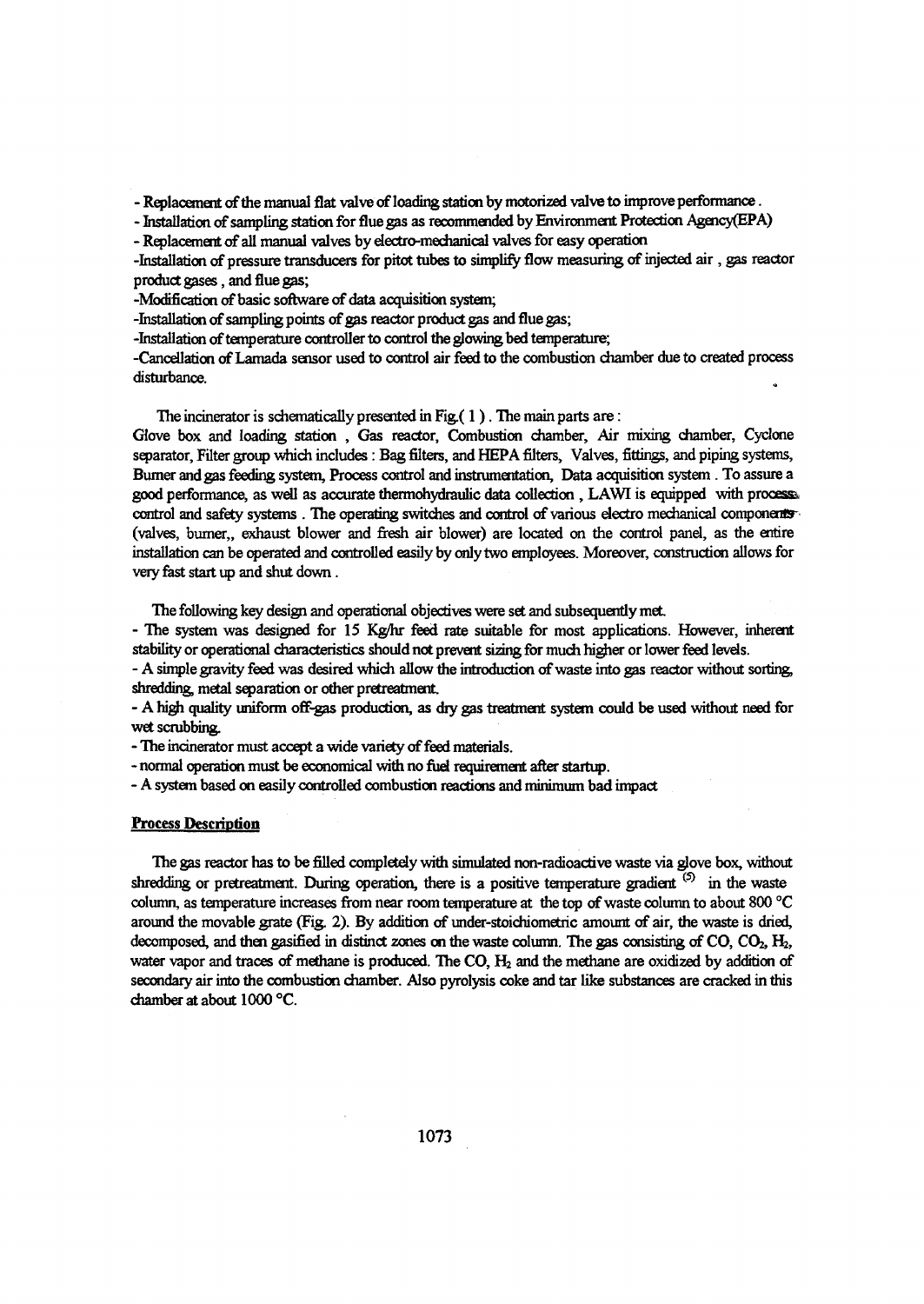*Ashes* and coke are falling through the grate to the bottom of the gas reactor, where it may be burned out by addition of secondary air.

To meet the requirement of Clean Air Act, and the Nuclear Laws, and Ordinances, an efficient off-gas purification system is necessary. The off-gas is cooled down to about 200 °C in the mixing chamber by mixing with fresh air before it pass through the cyclone separator and then filtered by using filter group which consists of a self cleaning bag-filters and high efficiency paniculate absolute (HEPA) filters. The purified gas is finally sucked by the exhaust blower and emitted to the environment via the stack.

Ashes are removed periodically from gas reactor, combustion chamber, cyclone

separator and bag-filters into 40L steel drums to be conditioned by any of the proven conditioning techniques.

#### Schedule, Feed stock and Operating Conditions

Prior to operating the incinerator, each component and subsystem of the facility was tested. The checkouts requirements included operating the control valves, blowers, controllers and bag house pulse cleaning system. During this period, the instrumentation was calibrated.

Various experimental runs of 6 hours continuous operating time each, for the incineration of two types of wastes were performed under the following:

(1). Schedule

Six experimental campaigns of 3 to 4 months were carried out with LAWI during 1995 and 1996 as approximately 1100 Kg of non-radioactive simulated waste was incinerated.

(2). Stock materials

Table I lists the composition of the typical incinerable waste used in this experimental work, as account must be taken of waste characteristics such as calorific value, the physical and chemical state.

Non-radioactive traces containing Co, Mh, *In* and Fe are added to the feed materials in the mixed waste in various experimental campaigns.

*(3\* Operating conditions

Thermohvdraulic data

Table II lists the important operating parameters for the particular

experimentation.

4. Measured and calculated data.

Various experimental campaigns have been carried out to measure and determine the following data for the incinerated waste:

#### Description Method used Gasification rate at different glowing bed temperature Extent of reaction concept Composition of H<sub>2</sub>, CO, CO<sub>2</sub> and N<sub>2</sub> in the gas reactor Analysis by Orsat gas analyzer model GAG product gases. 120

Composition of  $H_2O$  in the gas reactor product gases Condensation

Air and flue gases flow rates Pitot tube Pressures **pressure gauges** pressure gauges Temperatures Thermocouple Composition of exhaust gas Computerized Gas Analyzer model MSI 200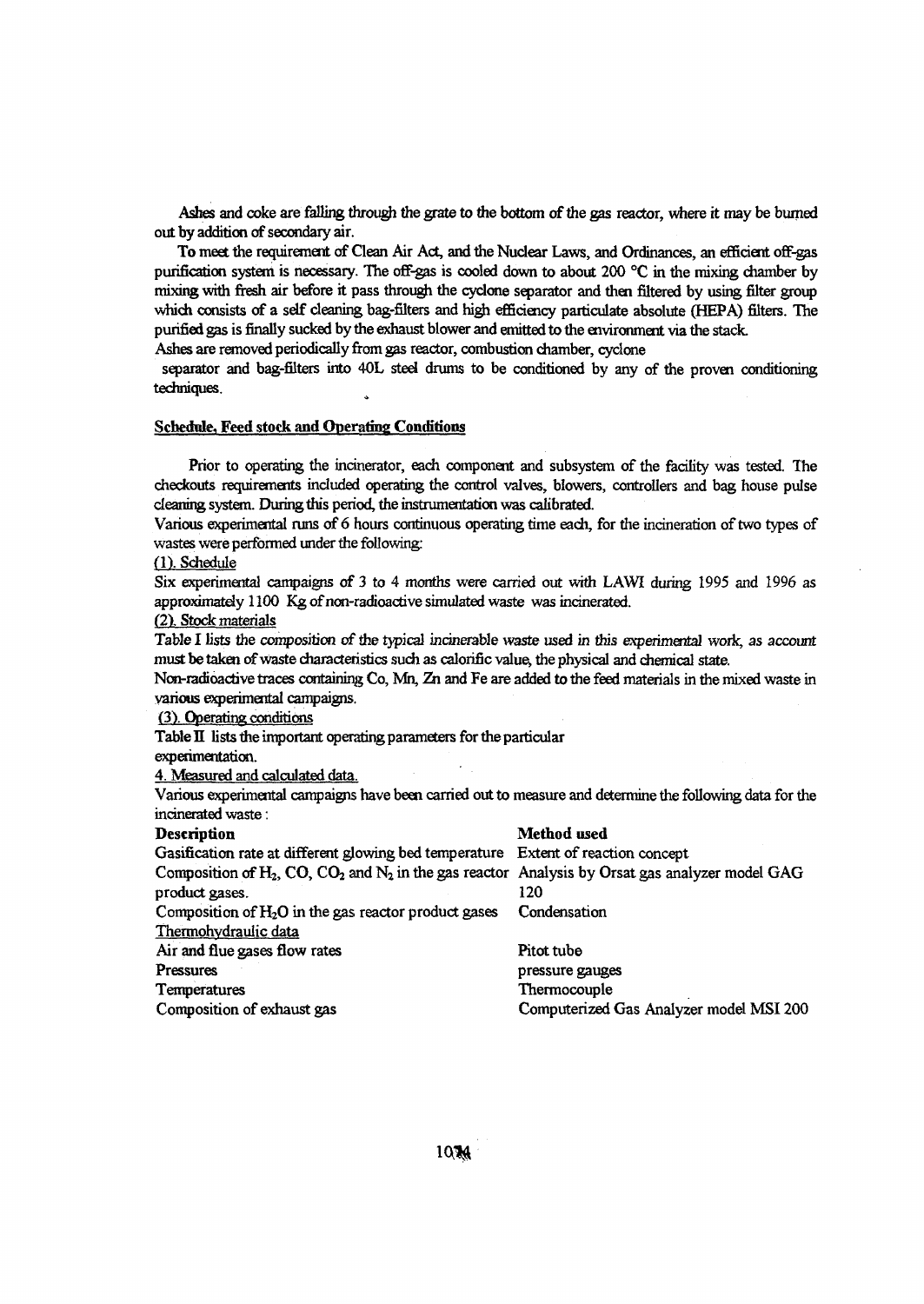#### Process Chemistry

The thermal treatment of waste by a controlled air incineration technique is a process involving many mechanisms and reaction courses not yet sufficiently investigated.

The controlled air incineration is a simple process, being gasification of waste material is essentially a 2 steps endothermic process, as chemical compounds that form a part of waste are gasified to form ultimately simple gaseous products. The gasification efficiency is quite dependent on:

- The glowing bed temperature
- The quantity of air injected to the system as air flow is limited to about 30-50 percent of the air required for complete combustion <sup>(6)</sup>
- The partial pressure of gaseous products.

For the incinerated waste, the first step endothermic reaction occurring as follows:

| $1/n$ (C <sub>6</sub> H <sub>10</sub> O <sub>5</sub> ) <sub>n</sub> | $+1/2$ O <sub>2</sub> | $\rightarrow$ 6CO +5H <sub>2</sub>                       |                                                            |
|---------------------------------------------------------------------|-----------------------|----------------------------------------------------------|------------------------------------------------------------|
| $1/n$ (CH <sub>2</sub> CH <sub>2</sub> ) <sub>n</sub>               |                       | $+$ O <sub>2</sub> $\rightarrow$ 2 CO + 2 H <sub>2</sub> |                                                            |
| $1/n$ (C <sub>5</sub> H <sub>8</sub> ) <sub>n</sub>                 |                       |                                                          | $+5/2$ O <sub>2</sub> $\rightarrow$ 5 CO +4 H <sub>2</sub> |
|                                                                     |                       |                                                          |                                                            |

Unfortunately, the cited reaction is idealized. In reality, cellulosic fibers are mainly producing high boiling organic products and elemental carbon, in step 2, the elemental solid carbon resulting from step 1

undergoes conversion to carbon monoxide, and hydrogen via carbon and water vapor reaction.

 $C + H_2O = CO + H_2$ 

Also, additional side reactions may be occurred as follows:

 $CO_2 + H_2 = CO + H_2O$  $CH_4 + H_2O = CO + 3H_2$ 

To provide energy necessary for drying, decomposition and gasification and to sustain thermal destruction, group of exothermic reactions important to the system must be secured as follows:<br> $2 CO + 2 H_2 \rightarrow CH_4 + CO_2$ 

 $\rightarrow$  CH<sub>a</sub> + CO<sub>2</sub>  $2 CO \rightarrow CO_2 + C$ 

As the analysis of gas reactor product gases arising from working campaigns supports these reactions.

#### RESULTS AND DISCUSSION

During the first experiments under automatic control approximately 900 Kg of wood (cellulose) waste was incinerated. Adjustments of the controllers settings and measuring instruments as required were satisfactory.

It was possible to burn waste composition ranging from 100% cellulose to the non-radioactive simulated waste with characteristics as shown in Table (I) without operational problems.

It was proven that the design of the incinerator allows for very fast startup periods of 0.5 hour as shown in Fig (3 ) for the non radioactive simulated waste at different operating conditions.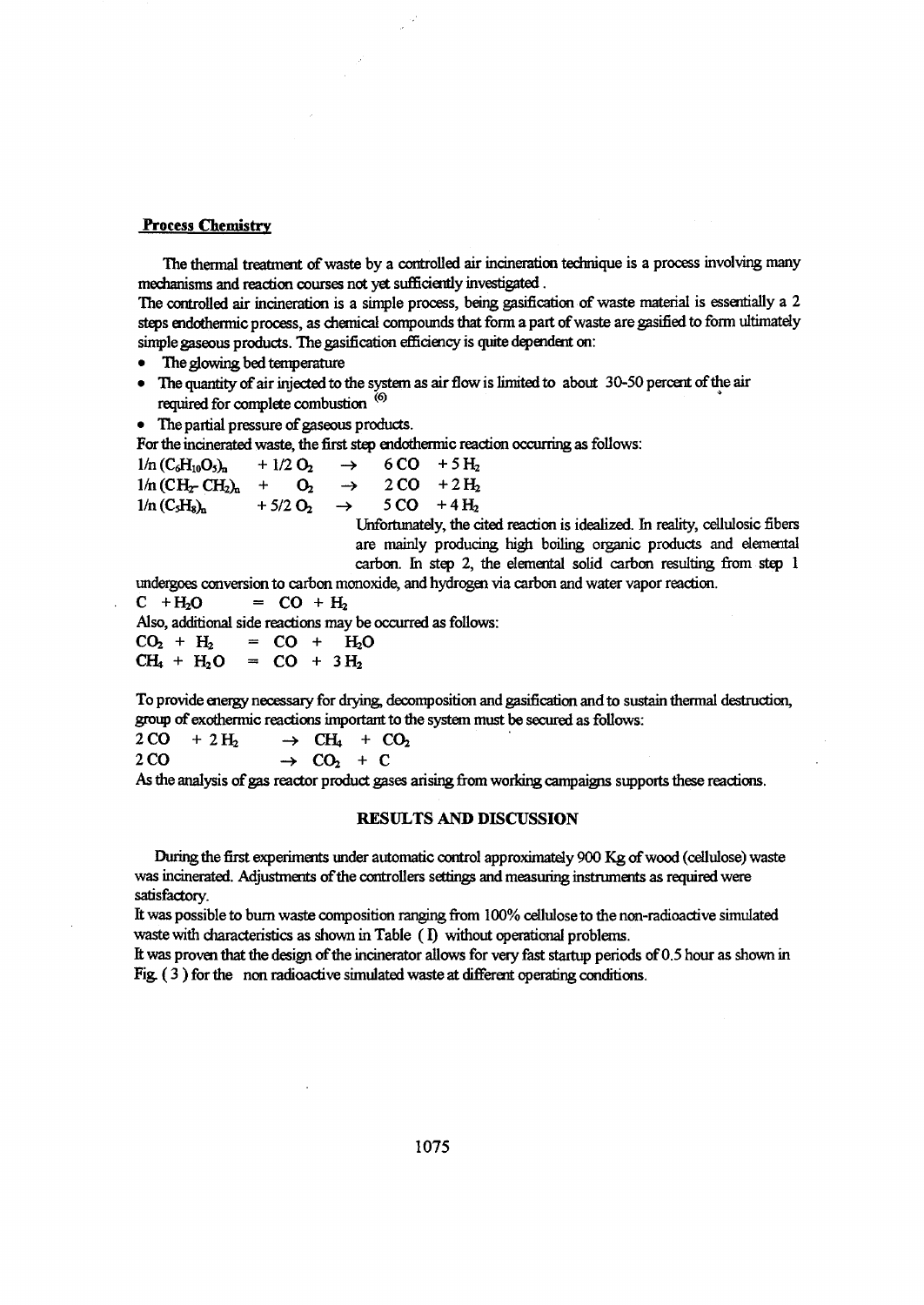#### Quality and Yield Products.

The performance and experimental results obtained from processing feed stocks of the non-radioactive wastes are described below.

#### Gasification Product Gases

Figure (4) shows the relationship between the glowing bed temperature and the gasification rate, as high temperatures permit increased volumes of incinerated materials and produced gases per unit time for both types of wastes. Table  $(IV)$  shows the average composition of gasification products, as  $CO$ ,  $CO<sub>2</sub>$ , and hydrogen volume percent were determined by Orsat Gas Analyzer (model GAG 120) while water vapor content was determined by condensation. Experimental results proved that, at lower temperature, the  $CO<sub>2</sub>$ , and CH<sub>4</sub> contents increase, while the H<sub>2</sub>O, H<sub>2</sub>, and CO contents decrease. This results in a small change of the calorific value. Figures (5) and (6) show the influence of the glowing bed temperature on the composition of gas reactor product gases. Based on results reported previously  $(7,8)$ , the system has to be operated at relatively medium temperature, as this has a high importance for the destruction of dioxin (PCDD), and furans (PCDF) formed in the presence of chlorinated compounds.

#### Volume Reduction

Volume reductions of solid waste were found to be substantially the same for each of the different waste tested. An average waste volume reduction factor of 98% was observed (without regarding further reduction by compressing and conditioning of the ashes). These high values are achieved due to the good combustion capability of the processed wastes. Figure ( 7 ) illustrates the reduction factor for different working campaigns.

#### **Burn-out Efficiency**

An average bum-out efficiency of 95.6%, for solid residues (bottom and fly ashes) were observed for the non-radioactive simulated wastes, while the unbumed materials in the flue gas were dose to zero. These high values of bum-out efficiency for bottom ashes were achieved by injecting air to the bottom ash before unloading at relatively low temperature to assure carbon bum-out. The high value of bum-out of fly ash and flue gas were obtained by optimizing the operating temperature and excess air supply in the combustion chamber. Table (El) shows the values of bum-out effidency obtained for the different working campaigns for the both types of wastes

#### Environmental Effects

It was proven that the potentially harmful constituents contained in the flue gas are lower than the values specified as standard limits for incinerator exhaust gas in FRG. Thus it was ascertained that system is essentially free of pollution.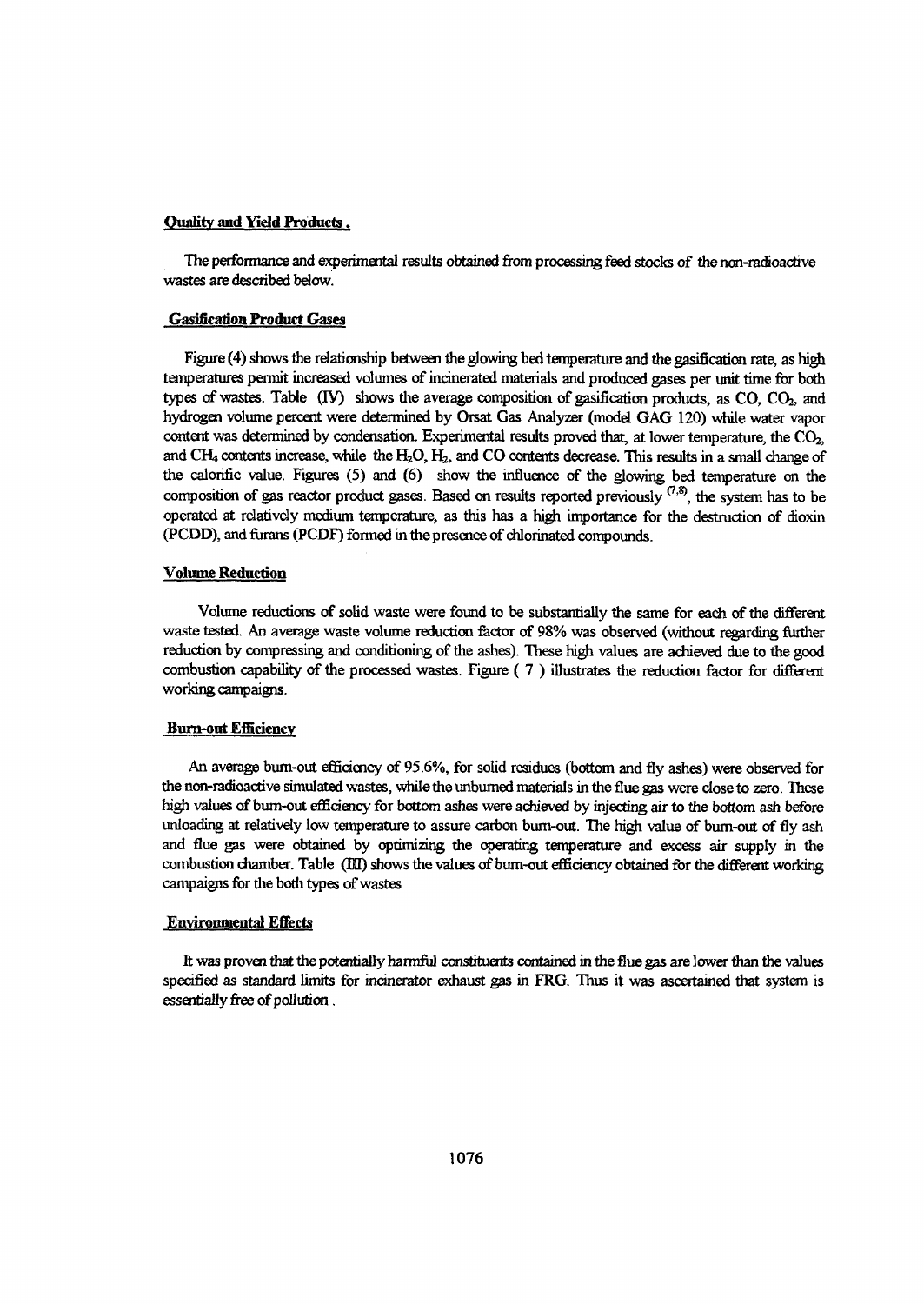#### **Exhaust Gas**

It was found that the concentration of  $CO$ ,  $NO<sub>x</sub>$ ,  $SO<sub>x</sub>$ , and unburned carbon particulate which are determined by computerized gas analyzer model, were found less than the values specified for incinerator exhaust gas as shown in Table(V ) . Sampling with an EPA method 5 stack sampler of exhaust gas emitted to the environment via stack showed that only trace amounts of particulate were captured on the fiberglass filter and the aqueous solutions. This indicated that the bag filters and HEPA filters are performing efficiently. Results indicated that the concentration of metals Zn, CO, Mi and Fe in the scrub solutions of the bubblers were below the detection limit. The statistical analysis of the data of the exhaust gas composition obtained from the incineration *of* both wastes are shown in Table (VI). Experimental results impressively show that the sulpher and nitrogen are not distributed homogeneously in the solid waste, but  $SO_x$  and  $NO_x$  are detected as discrete events. The example of the two days of measurements is to show the doubtful nature of discontinuous random sample measurements.

### Residues

It was proven that the fly ash obtained from the incinerator flue gas cleaning system (cyclone, bag filters) for both types of waste has chemical and size uniformity which allow it to be conditioned and stabilized by any of the accepted and proven techniques  $(5,9,10)$ . In most cases, the bottom ash has the same uniformity, as it may contain some coarse clinkers and unbumed pieces due to the lack of oxygen and incomplete combustion. The X-ray qualitative analysis of bottom and fly ash powder using Scanning Electron Microscope, shows that the chemical constituents and heavy metals are partially distributed between the fly and bottom ash.

About 8% (by weight) of the ashes was collected in the gas purification system. No ashes were found behind the bag filters.

#### **CONCLUSIONS**

A summary of the aforementioned brings about the specified conclusions .

- 1. The low active waste incinerator (LAWI) with the latest modified design is proven as a powerful tool for various applications as complete combustion, and high volume reduction factor are guaranteed.
- 2. The incinerator can be easily controlled, mainly by controlling primary air fed to the gas reactor.
- 3. The  $CO<sub>2</sub>$  and  $CH<sub>4</sub>$  contents in gas reactor effluent increase at lower temperature glowing bed, while the  $H_2O$ ,  $H_2$  and CO contents decrease.
- 4. It was proven that the potentially harmful emissions in the flue gas are lower than the values specified as standard limits for incinerator exhaust gas.
- 5. It was found that the fly ash obtained from the incinerator flue gas cleaning system is characterized by chemical and size uniformity and can be easily stabilized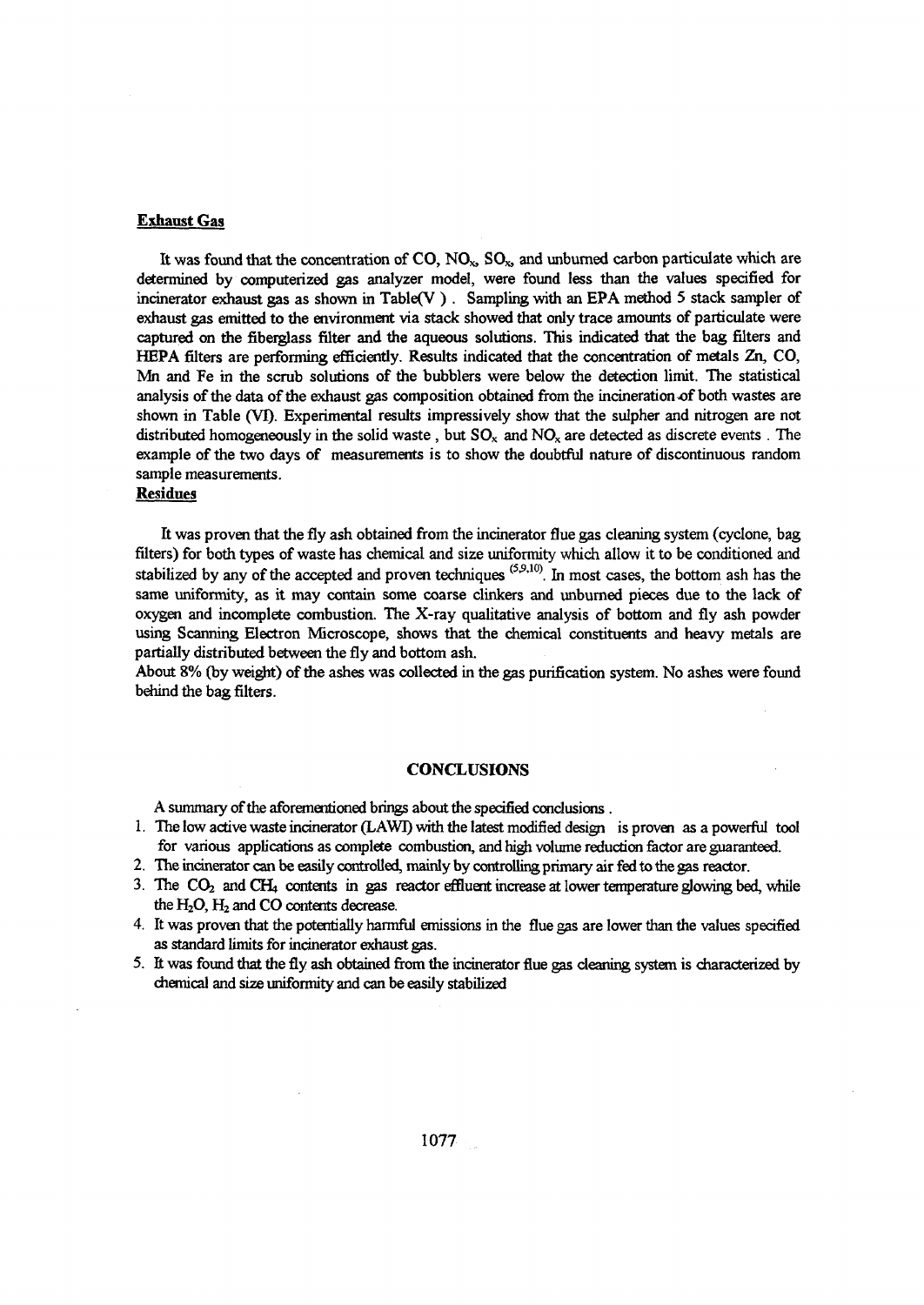#### References

1- D.A Tillman, A.J. Rossi, and K.M. Vick, Rotary Incineration System for Solid Hazardous Waste, Chemical Engineering Progress, July (1990)

2- AJMerz, and H. Vogg, TAMARA-A KFK Research Tool for Refuse Incineration Conference on Incineration of Hazardous Radioactive Wastes, San Francisco, California, May 3-6, (1988)

3- J. Vehlow, H. Brown, K. Horch, A. Merz, J. Schneider, I. Stieglitz, and H. Vogg, Semi Technical Demonstration of the 3R Process, Waste Management and Research (1990) 8.

4- H. Vogg, From the Pollutant Source to the Pollutant Sink, New Concepts of Solid Waste Incineration, Proceeding of the Elmia Waste & Recycling 88, Joenkoeping, Sweden, June 13-17, (1988)

5-M. Laser, Volume Reduction of Level Solid Radioactive Waste by Incineration and Compaction in the Federal Republic of Germany, Radioactive Waste Management and the Nuclear Fuel Cycle, Vol. 7(2), April (1986).

6- R. Kohout, and L.S. Krochmalnek, Controlled Air Batch Pyrolysis Incinerator, Operational Experience, The 5th Annual Conference on the Incineration of Low Level Radioactive and Mixed Waste, Charlotte, North Carolina, April, 22-25, (1986).

7-J.Velow, and HVqgg , Metals Extraction from Fly Ash , International Municipal Waste Incineration Workshop .Montreal ,Canada ,Oct.l - 22 (1987).

8-A. Merz, J. Schneider, and J. Vehlow, Waste Incinerator in the FRG, Solid Municipal Waste Workshop, KFK, Germany, 22 June-3 July (1992).

9-A.T.C. Goh, and J.H. Tay, Municipal Solid Waste Incinerator Fly Ash for Geotechnical Applications, Journal of Geotechnical Engineering, Vol. 119, No. 5, May (1993).

10- A.Z. Ahmed, Ph. D Thesis in Chemical Engineering, Solid Waste Incineration, Faculty of Engineering, Cairo University, (1996).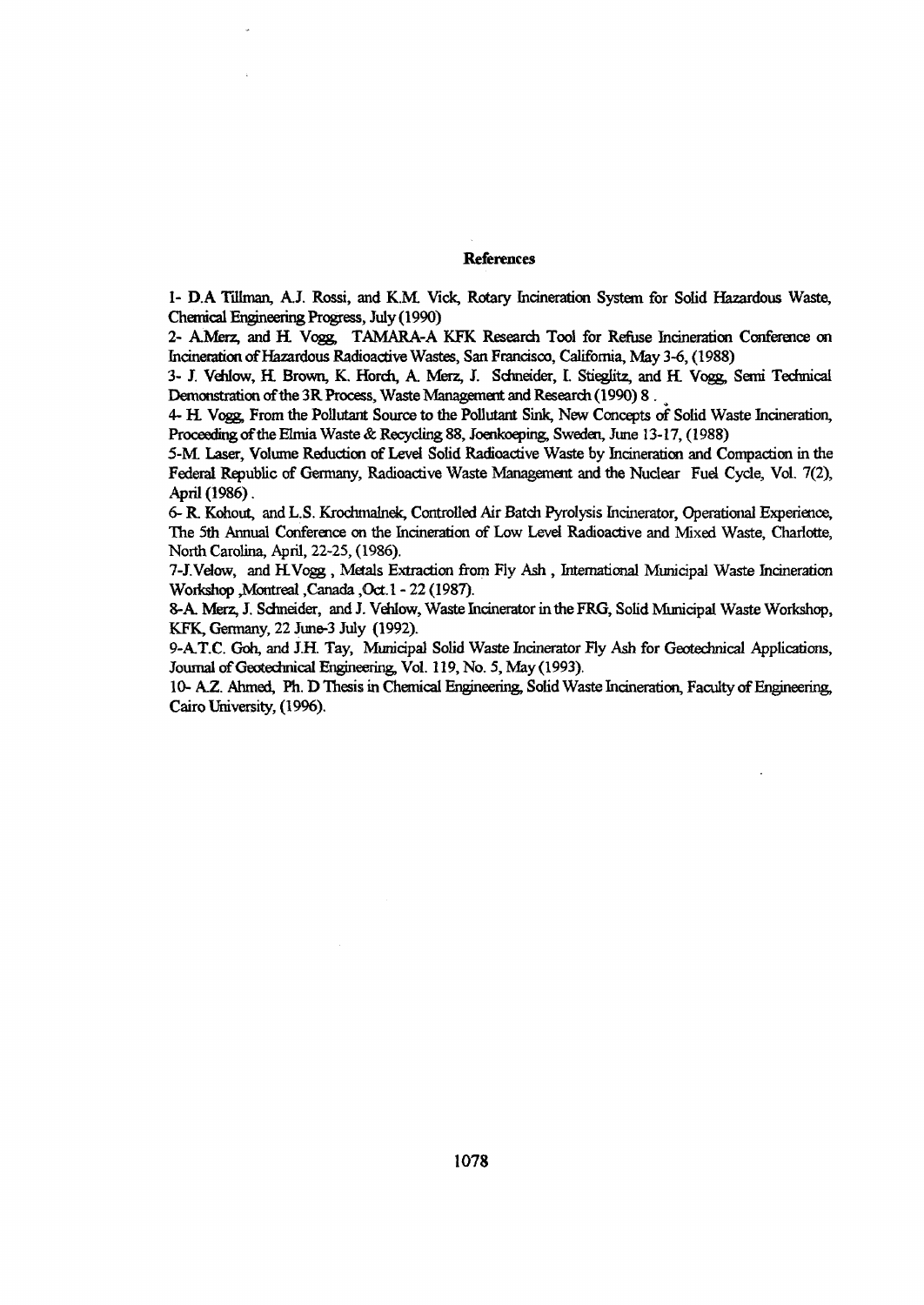**Table L Incinerable Waste Characteristics** 

 $\label{eq:2} \mathcal{L}_{\mathcal{M}}(\mathcal{A},\mathcal{A},\mathcal{A}) = \sum_{i=1}^n \mathcal{L}_{\mathcal{M}}(\mathcal{A},\mathcal{A},\mathcal{A}) = \sum_{i=1}^n \mathcal{L}_{\mathcal{M}}(\mathcal{A},\mathcal{A},\mathcal{A}) = \sum_{i=1}^n \mathcal{L}_{\mathcal{M}}(\mathcal{A},\mathcal{A},\mathcal{A})$ 

| Cellulose (wood, paper, cardboard, cotton, and textile | 33 %                 |
|--------------------------------------------------------|----------------------|
| Plastics (non-halogenated)                             | 45%                  |
| Plastics(Halogenated)                                  | 3 % max.             |
| Rubber                                                 | $3\%$                |
| Humidity                                               | $16\%$ max.          |
| <b>Physical properties</b>                             |                      |
| Average density                                        | $400 \text{ kg/m}^3$ |
| Average heating value                                  | 12,000 kJ / kg       |
|                                                        |                      |

## **Table IE Important operating conditions**

 $\hat{P}^{\dagger}$  and

| Waste processed                           | $11-15$ kg/hr                 |
|-------------------------------------------|-------------------------------|
| Glowing bed temperature                   | $650 - 800 °C$                |
| Combustion chamber temperature            | $1000 - 1100 °C$              |
| Flue gas temperature after mixing chamber | 200 °C                        |
| Air consumption in gasification           | Approx. $15 \text{ Nm}^3$ /hr |

**Average chemical composition**

 $\overline{\mathcal{L}}$ in Pasi 

## **Table III. Burn out efficiency**

| Glowing bed temperature, C | <b>Burn out efficiency</b> |         |          |  |
|----------------------------|----------------------------|---------|----------|--|
|                            | Bottom ash                 | Fly ash | Flue gas |  |
| 650                        | 95.2                       | 95.9    | >99.9    |  |
| 700                        | 95.3                       | 95.9    | >99.9    |  |
| 800                        | 95.5                       | 95.9    | >99.9    |  |

 $\hat{\mathcal{A}}$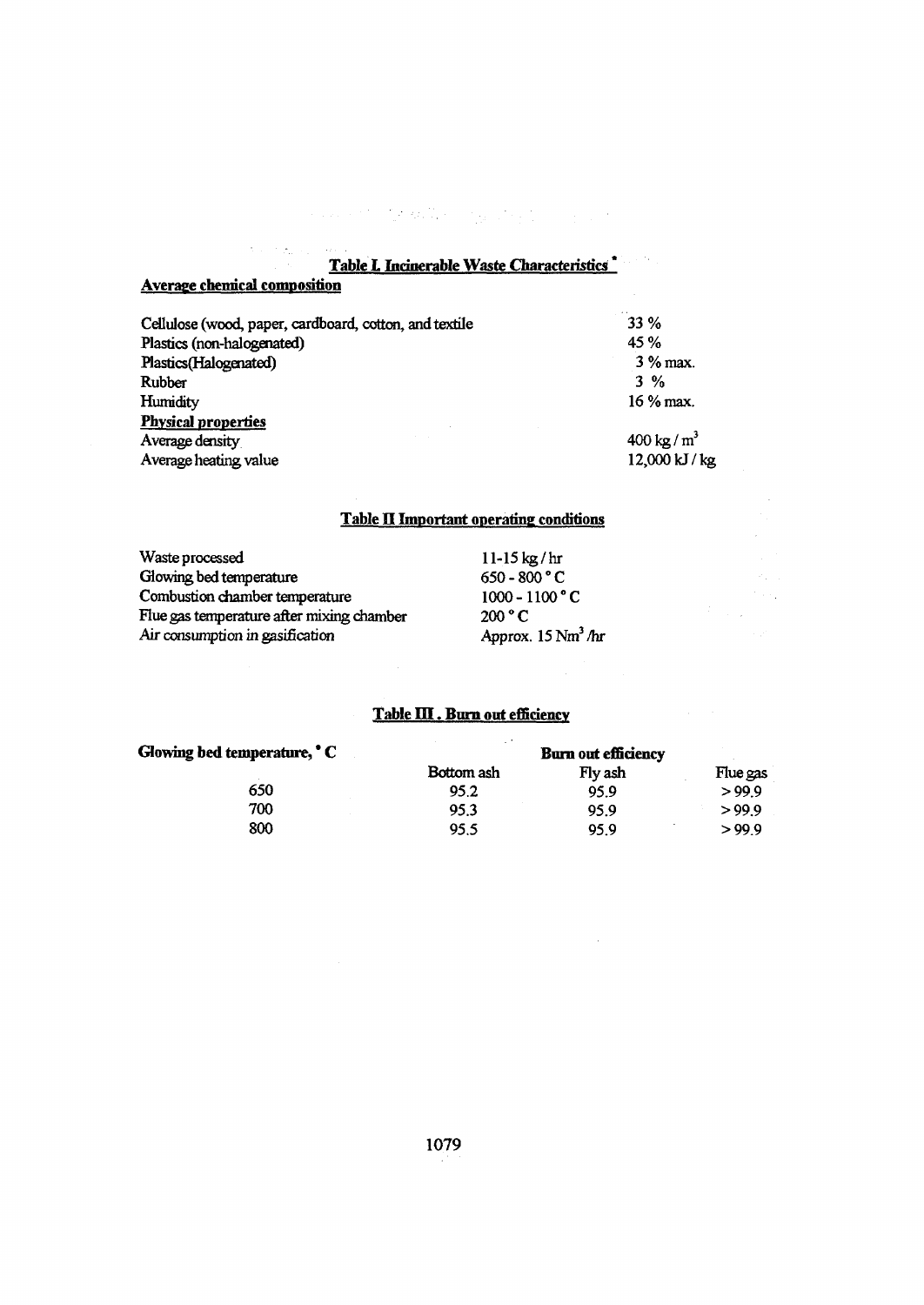# **Table IV. Gas Reactor Effluent Composition**

 $\sim 10$ 

| <b>Constituent</b> | Average composition, % |
|--------------------|------------------------|
| $H_2$              | 20.2                   |
| Q,                 | 0.0                    |
| <b>CO</b>          | 19.2                   |
| CO <sub>2</sub>    | 8.5                    |
| CH,                | 4.1                    |
| H <sub>2</sub> O   | 11.5                   |
| $\rm N_{2}$        | 36.6                   |

# **Table V Exhaust Gas Composition**

J.

 $\sim$ 

| Composition, %                 |  |  |
|--------------------------------|--|--|
| 13.3                           |  |  |
| 60 ppm max.                    |  |  |
| $6.5 - 8.3$                    |  |  |
| 55 ppm max.                    |  |  |
| $0-35$ ppm                     |  |  |
| not detected                   |  |  |
| not detected                   |  |  |
| Soot No. 0-1 acc. to Bacharch. |  |  |
|                                |  |  |

 $\bar{\mathcal{A}}$ 

# **Table VI Statistical Analysis for Exhaust Gas Composition**

| <b>Parameter</b>          | <b>Constituent</b> |                 |                  |                  |                |
|---------------------------|--------------------|-----------------|------------------|------------------|----------------|
|                           | CO.                | CO <sub>2</sub> | NO x             | SOx              | $\mathbf{O}_2$ |
| No. of samples            | 29                 | 31              | 34               | 36               | 37             |
| Minimum value             | $4$ ppm            | 0.06            | 0 <sub>ppm</sub> | 0 <sub>ppm</sub> | 0.133          |
| Maximum value             | 60 ppm             | 0.08            | 55 ppm           | $35$ ppm         | 0.16           |
| Average value             | 27 ppm             | 0.068           | 32 ppm           | $11$ ppm         | 0.1512         |
| <b>Standard deviation</b> | 20.1               | 0.93            | 19.15            | 12.9             | 0.788          |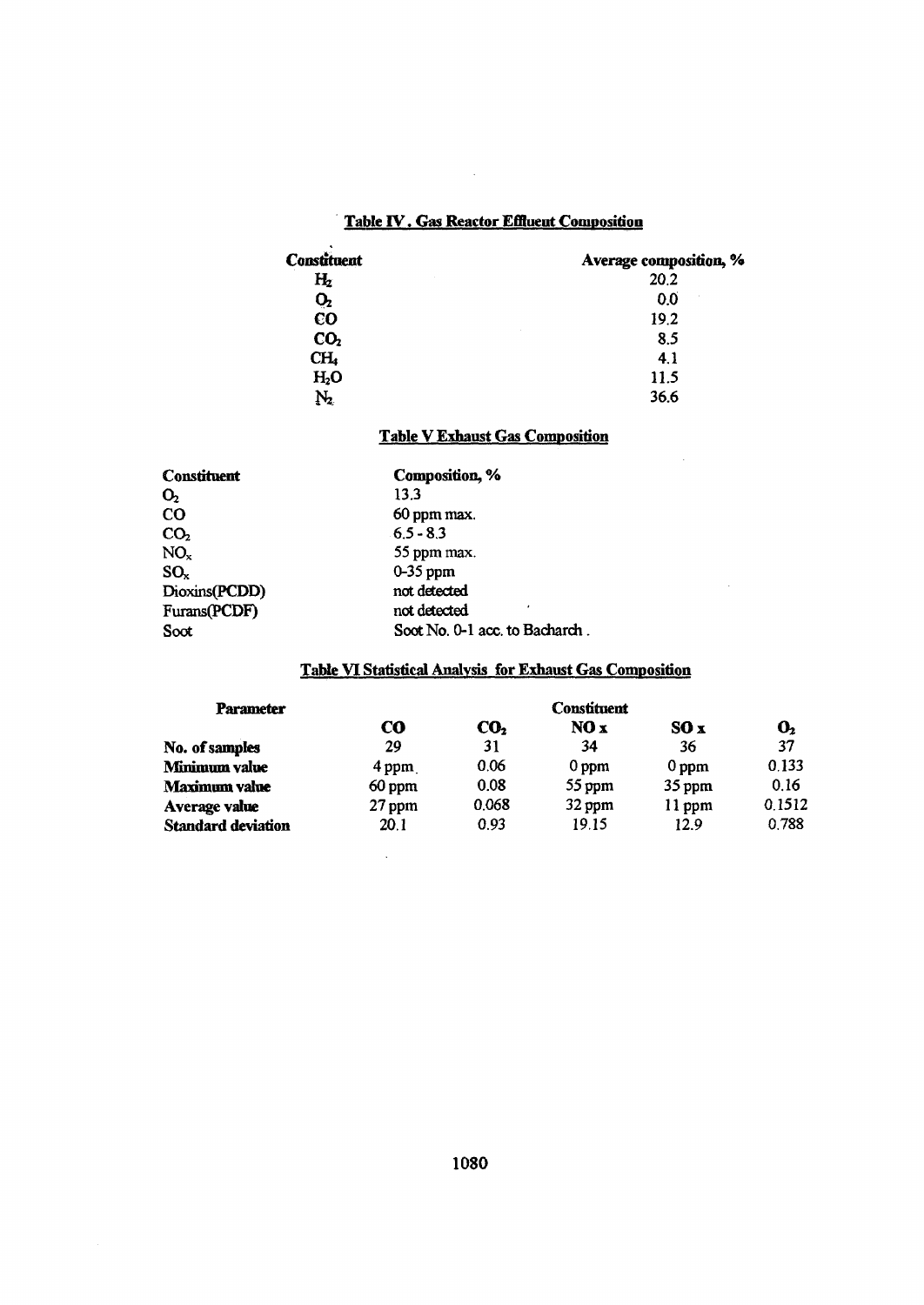

**Figure(i). Schematic LAW1 flow sheet.**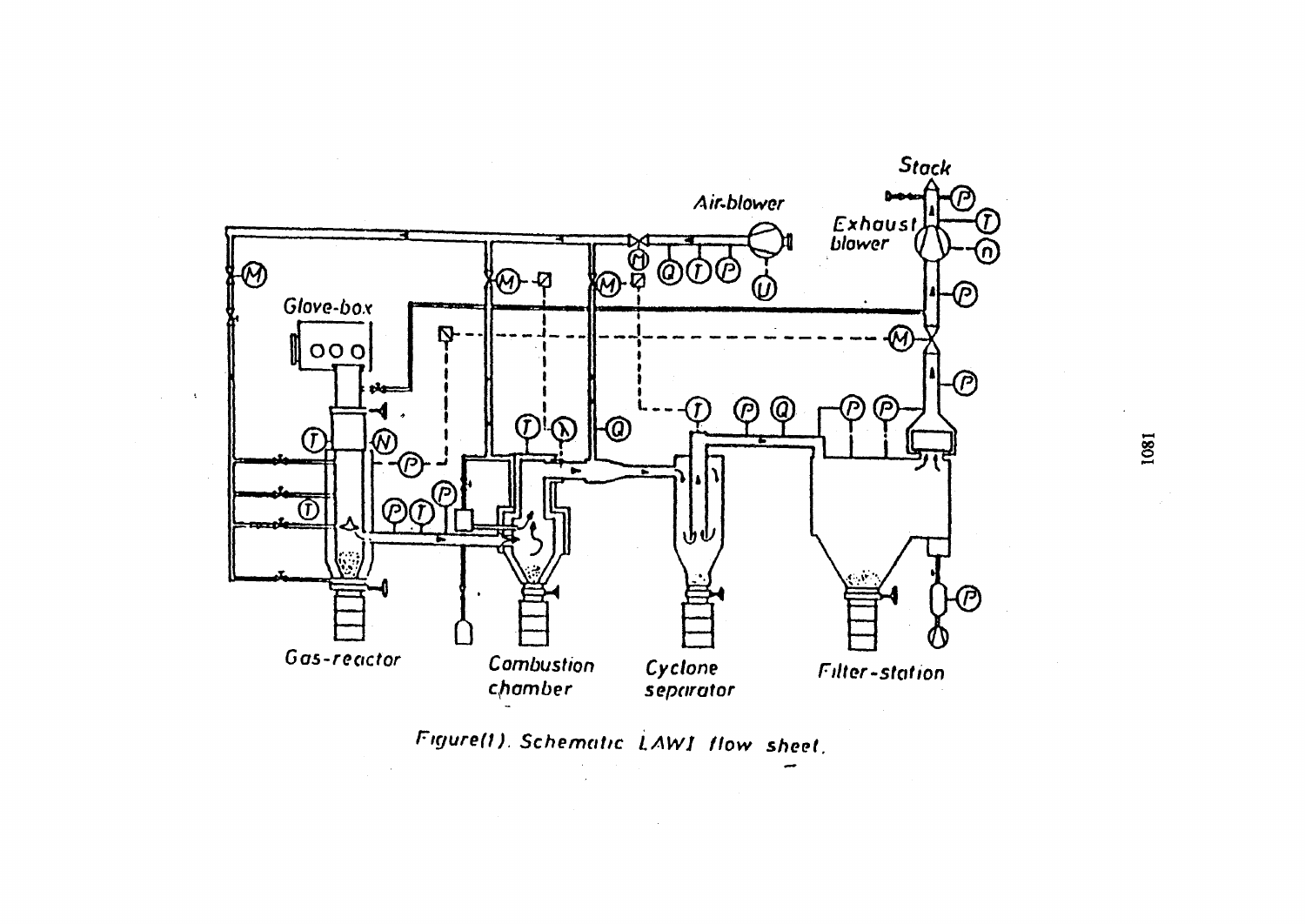

# Figure (2) The Julich thermoproccss . operating principle.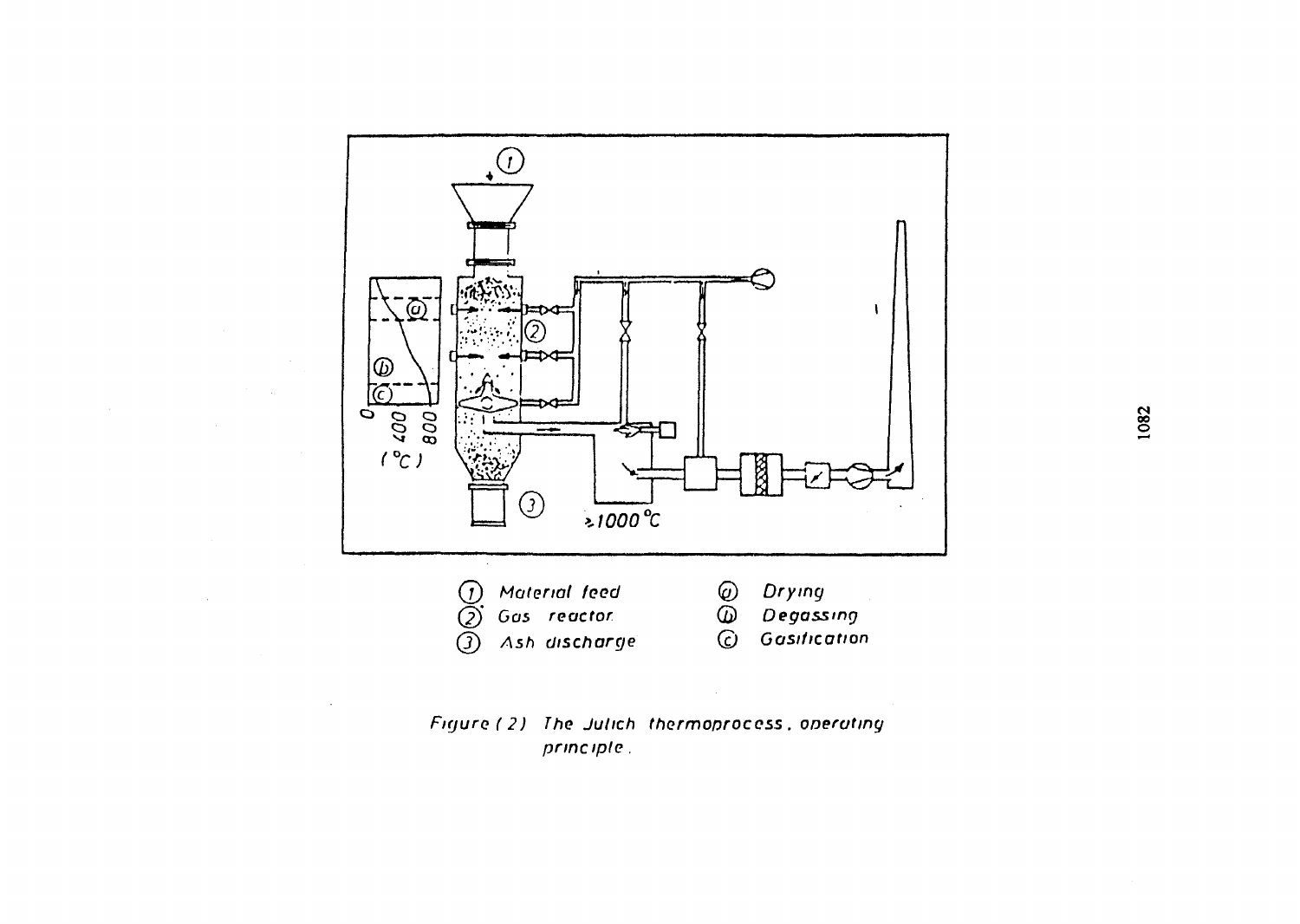

Fig. 3 . Glowing bed temperature versus time at start-up

ଛ  $\ddot{\phantom{0}}$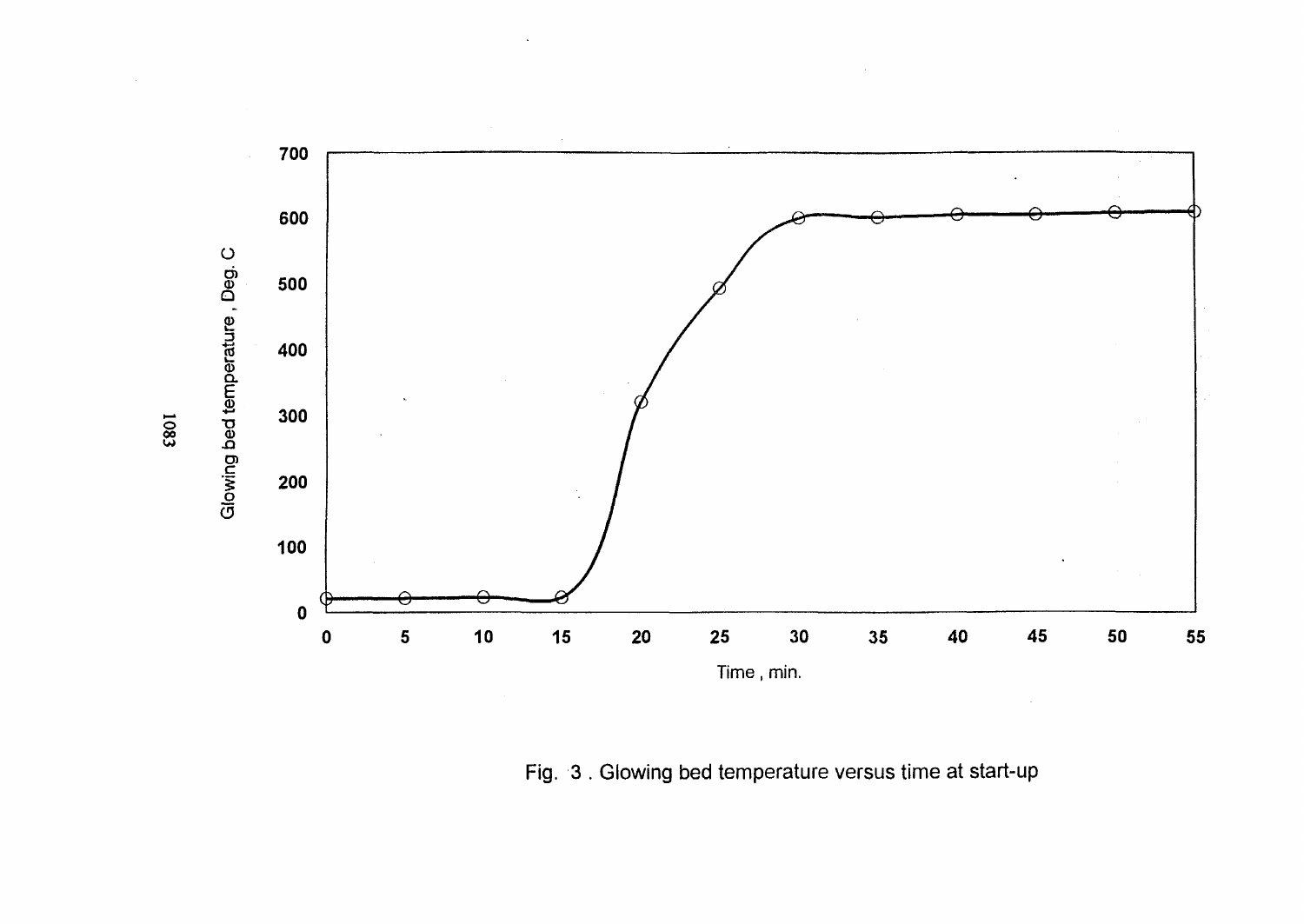

Fig. 4. Influence of glowing bed temperature on gasification rate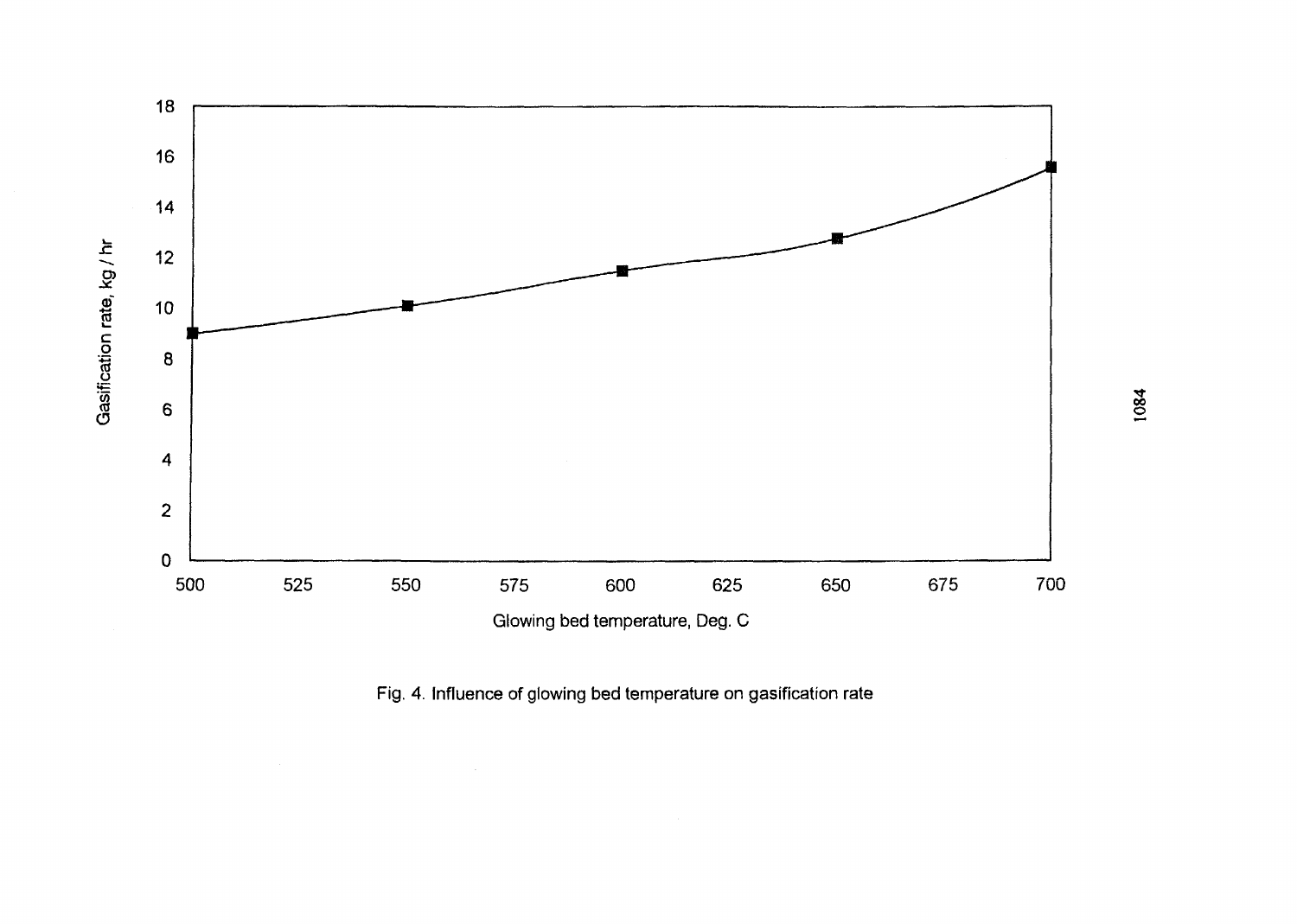

Fig. 5 Influence of glowing bed temp. on CO, H2 and CO2 ingas reactor effluent

1085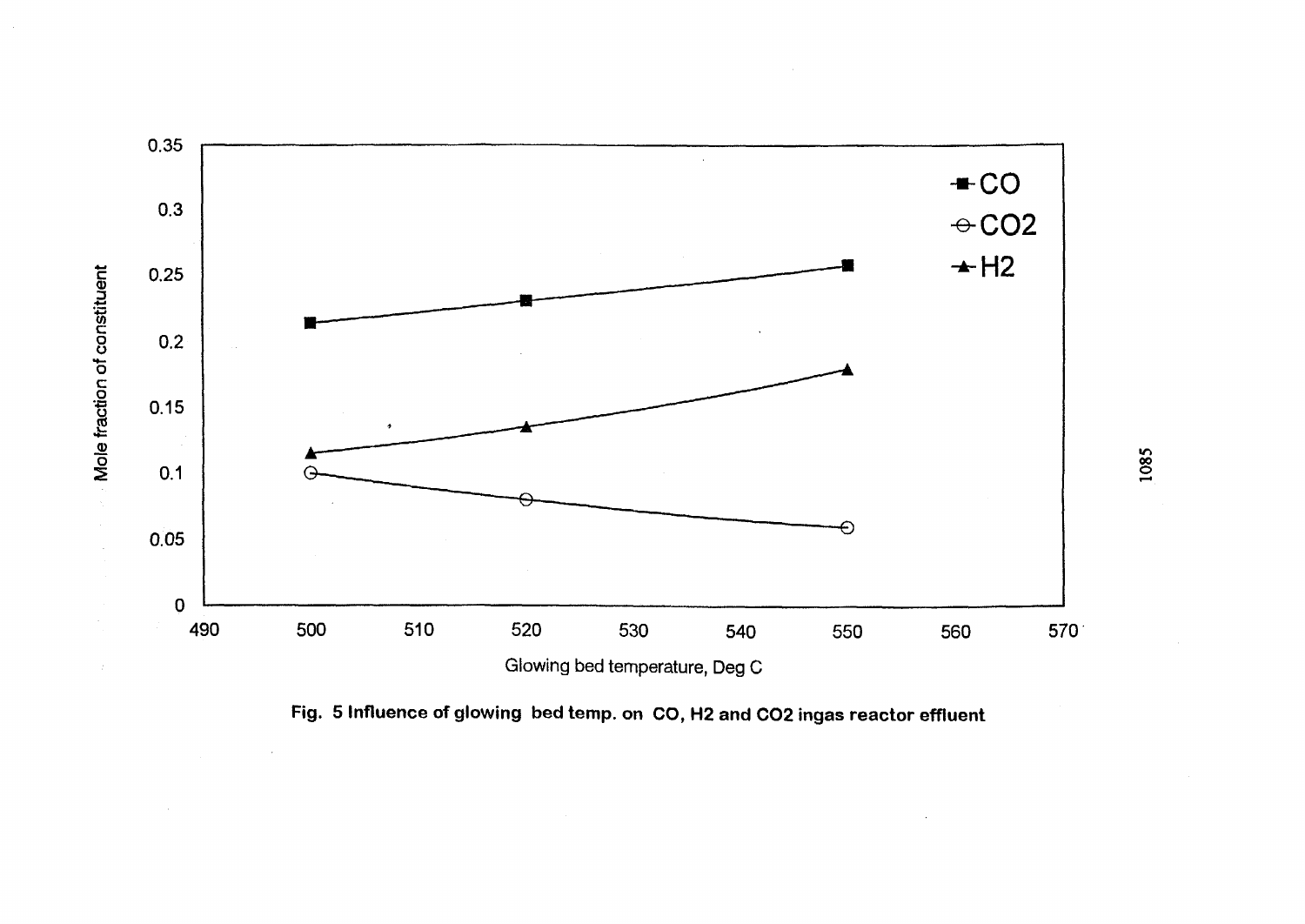

Fig. 6 Influence of glowing bed temp. on methane and water vap. and methane in gas reactor effluent.